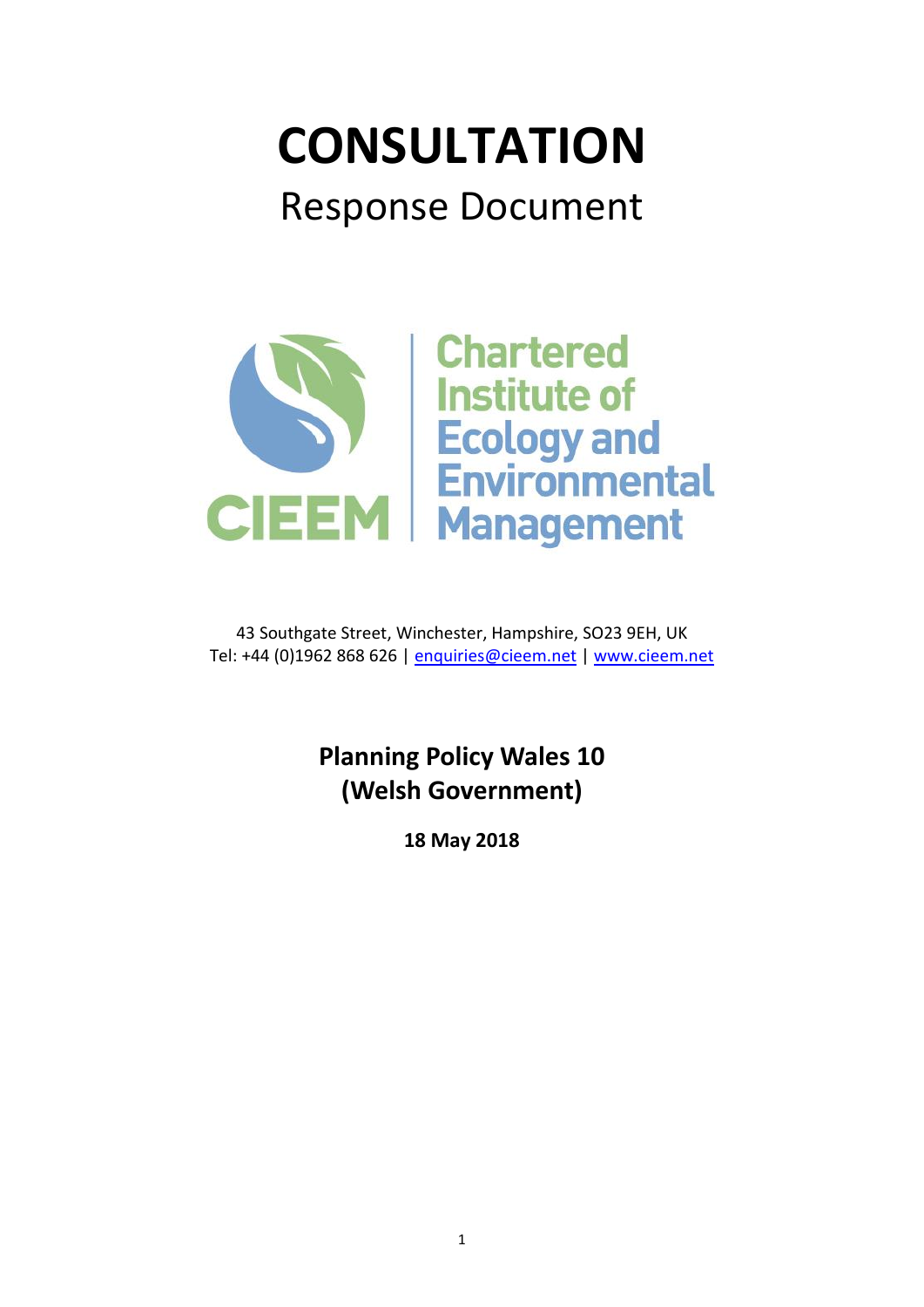## **Introduction to CIEEM**

The Chartered Institute of Ecology and Environmental Management (CIEEM), as the leading membership organisation supporting professional ecologists and environmental managers in the United Kingdom and Ireland, welcomes the opportunity to comment on this consultation.

CIEEM was established in 1991 and has over 5,200 members drawn from local authorities, government agencies, industry, environmental consultancy, teaching/research, and voluntary environmental organisations. The Chartered Institute has led the way in defining and raising the standards of ecological and environmental management practice with regard to biodiversity protection and enhancement. It promotes knowledge sharing through events and publications, skills development through its comprehensive training and development programme and best practice through the dissemination of technical guidance for the profession and related disciplines.

CIEEM is a member of:

- Environmental Policy Forum
- IUCN The World Conservation Union
- Professional Associations Research Network
- Society for the Environment
- United Nations Decade on Biodiversity 2011-2020 Network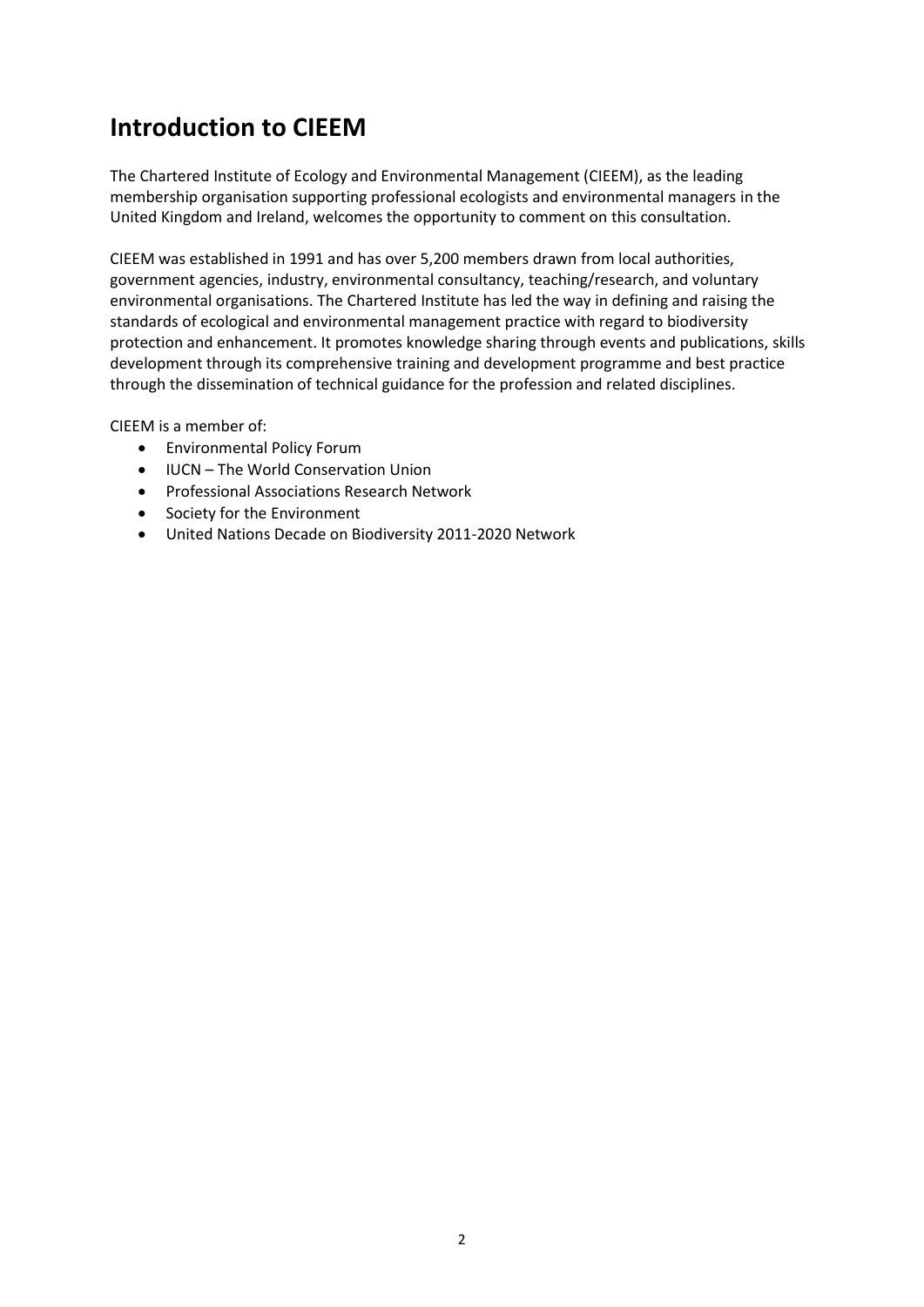#### **Introduction**

CIEEM broadly welcomes the consultation draft of PPW10, in that its aspiration is to bring Waleswide planning policy in line with three key legislative documents: the Well-being of Future Generations (Wales) Act 2015, the Planning (Wales) Act 2015 and the Environment (Wales) Act 2016. By doing so, many elements of sustainable development can be integrated into planning and policy decisions, including protection of the environment, alongside supporting economic, social and cultural growth. Importantly it sets out in general terms how environmental enhancement (as well as protection) is required to maintain resilient ecosystems for the future.

The following comments have been collated by our Project Officer for Wales (Diana Clark) and Policy and Communications Manager (Jason Reeves), and are based on notes provided by CIEEM's Country Policy Working Group for Wales. This group comprises CIEEM members with a broad range of backgrounds.

It is our hope that these comments be considered and constructively incorporated into future iterations of PPW10. We would also very much welcome ongoing dialogue between CIEEM and Welsh Government on this policy matter, and indeed other policy work relevant to ecology and environmental management, so please do not hesitate to get in touch with us if you have any queries or questions.

> Diana Clark MCIEEM [DianaClark@cieem.net](mailto:DianaClark@cieem.net)

Jason Reeves MCIEEM [JasonReeves@cieem.net](mailto:JasonReeves@cieem.net)

18 May 2018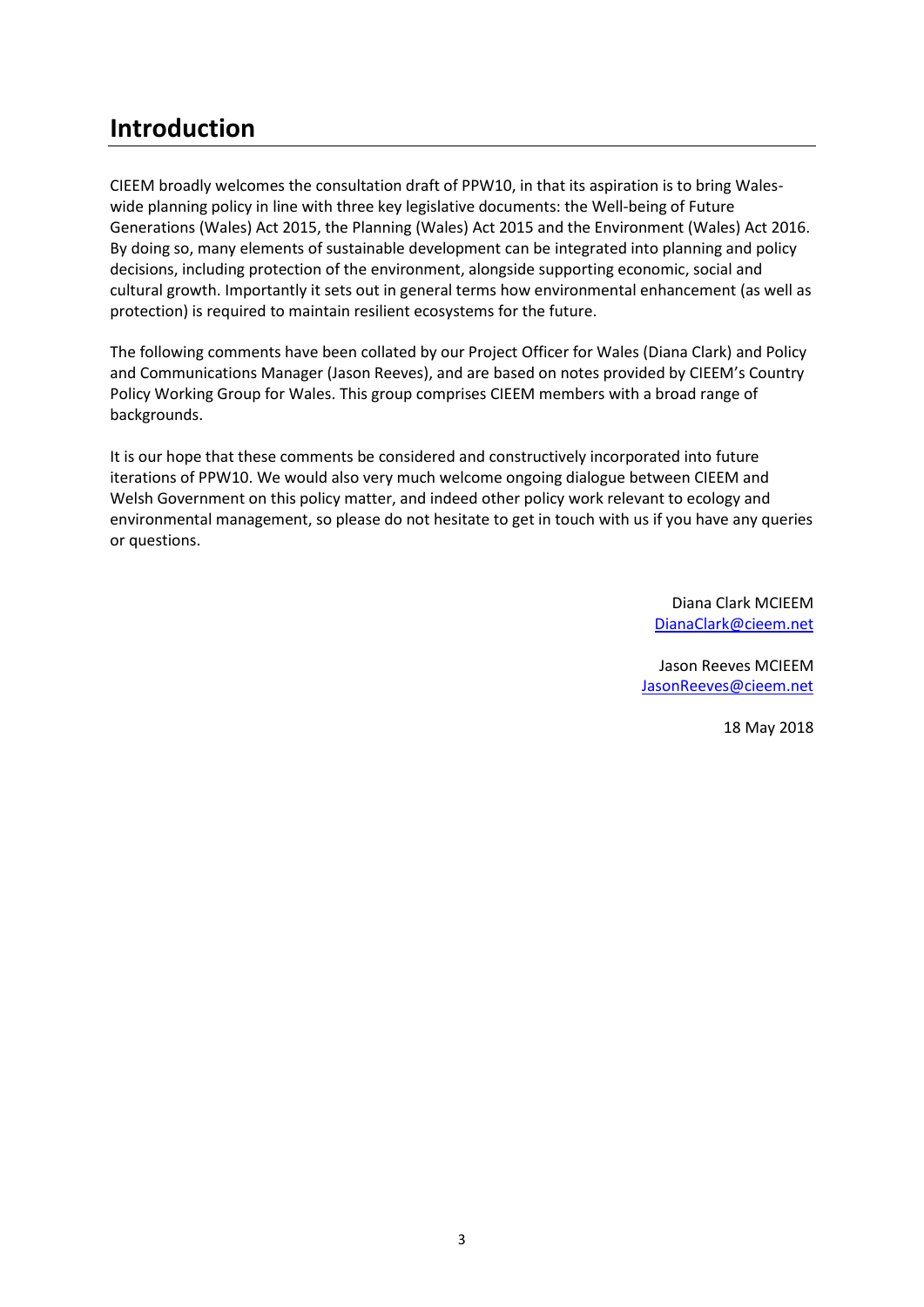# **Terminology**

We would like to see clearer definition of terms such as 'green networks', 'green infrastructure', 'biodiversity' and 'net gain' early in the document, to ensure that these are used consistently throughout and thereby avoid confusion. Currently these are not clearly defined, or, where a definition is given, it is not clear whether this is the definition used throughout the document. Some terms also appear to be used inter-changeably (for example 'net gain' and 'net benefit'), however their actual meanings may not be precisely the same. The infographic on page 18 lists key features of 'sustainable places' and National Placemaking Outcomes are listed on pages 20-22, however the term 'sustainable places' itself is not clearly or succinctly defined. 'Ecosystem services' are mentioned once at paragraph 5.69, but again the term is not defined.

The title of Chapter 5 is Distinctive and Natural Places, but the term "*natural and distinctive…"* is used throughout the body of the text. The terminology used should be amended so as to be consistent.

# **Strength of Wording**

Paragraph 2.23 contains reference to circumstances where 'must' and 'should' are used in the document. We have some concerns over the use of these words, since one implies an action is mandatory and the other does not.

In our experience, where there is an opportunity for development to avoid *having* to do something (especially where this may carry additional burden, either financially or in terms of logistics, space or time commitment) this is very likely to be taken. It also makes requirements like this much harder to enforce by the Local Planning Authority and opens them up to legal challenge, such as in relation to what may be perceived as unreasonable planning conditions. Once a precedent has been set, this is difficult to undo in relation to future planning applications, which could have a significant knock-on effect and potentially undermine the ultimate aims of sustainable development – and the requirements of the legislation this policy document is designed to support.

Using the word 'should' implies the requirement is aspirational rather than essential, however if the Welsh Government considers a certain action is needed in order to achieve the relevant goal, consideration should be given to using the word 'must'. Other possible wording options, where stronger wording is required, could use something like 'Welsh Government expects that…'. We suggest a review of all uses of the words 'must' and 'should', with these comments in mind.

Paragraph 5.75 replicates paragraph 41(3) of the Conservation of Habitats and Species Regulations 2017, which reads: "*(3) The features of the landscape referred to in paragraph (1) are those which, by virtue of their linear and continuous structure (such as rivers with their banks or the traditional systems of marking field boundaries) or their function as "stepping stones" (such as ponds or small woods), are essential for the migration, dispersal and genetic exchange of wild species."* However, the term 'essential' is a very strict test, and can be difficult to prove. Such features which are 'important', 'necessary' or 'significant', though not necessarily 'essential', should also be protected (e.g. "…*features of the landscape (which) are or are likely to be of significant value or importance for the migration, dispersal etc…*").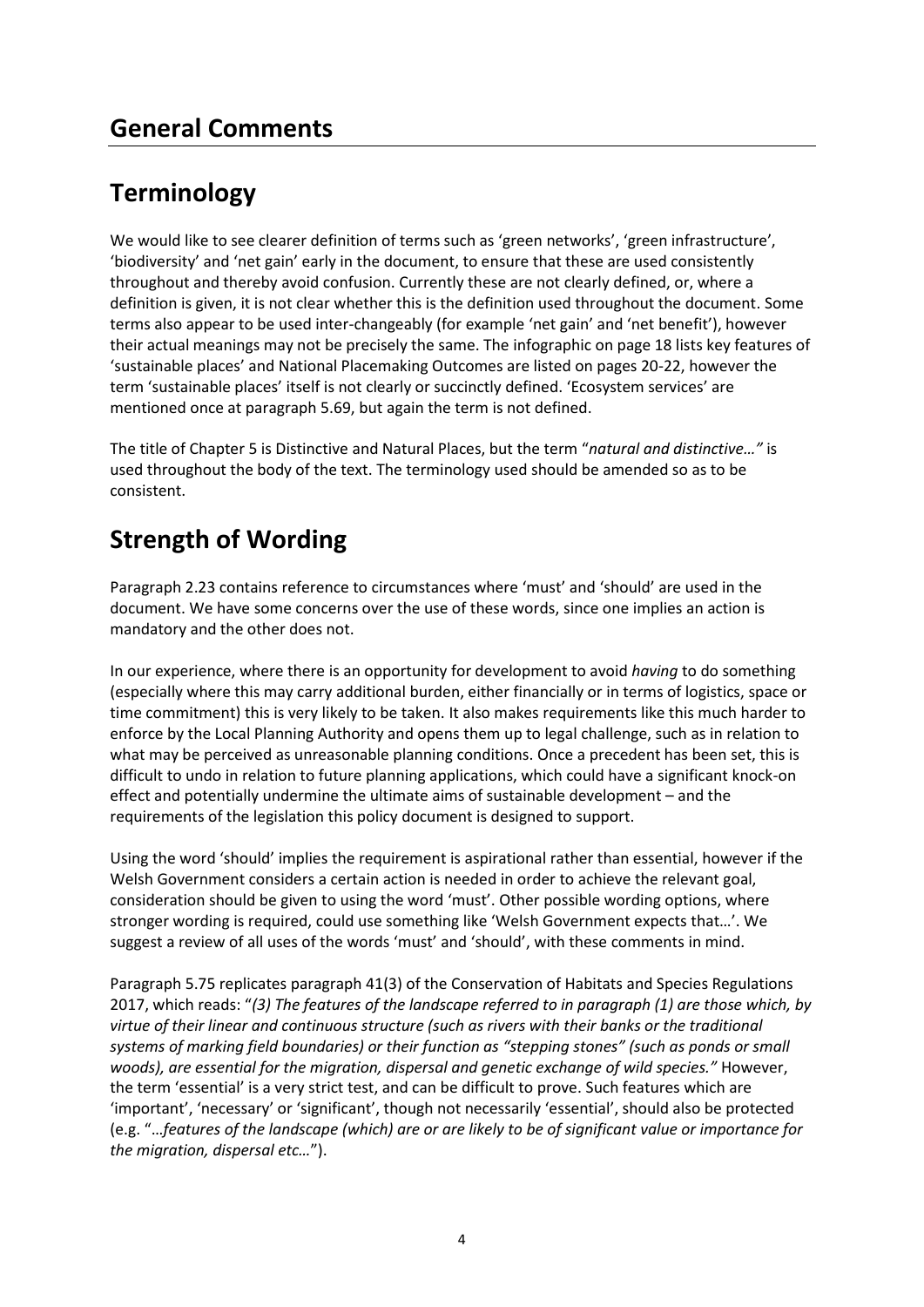## **Biodiversity Net Gain**

CIEEM, IEMA and CIRIA published *Biodiversity Net Gain: Good Practice Principles for Development* in 2016<sup>1</sup>, however the term 'net gain' is used only once in PPW10 at paragraph 5.73. This term is wellestablished and should be used to define what is meant by enhancing biodiversity. The concepts of enhancement and biodiversity net gain, alongside 'no net loss', should be embedded throughout the document, and the wider benefits (ecosystem services provided by our natural assets supported by biodiversity) more clearly described.

The Environment Act provides legislation for authorities "*to seek to maintain and enhance biodiversity in the exercise of their functions, and take account and promote resilience"*. Furthermore, they are required to report on this. PPW should more clearly outline the benefits of doing so, and refer back to wellbeing objectives, to planners and developers within the biodiversity and ecological networks section, as well as within sections 1-4 of the document. This would provide greater incentives to deliver biodiversity gain/enhancements which is required to reverse the decline of biodiversity and ensure ecosystem resilience. In addition, it should refer to methods that can be used to do this, for example ecosystem services evaluation and natural capital accounting, for which there is increasing development in methodology and best practice guidance.

In addition, the concept of the 'mitigation hierarchy' is not defined anywhere in the document, yet the term 'mitigation' is used often and it is a fundamental principle that should underly all development proposals, not least to ensure the Key Planning Principles can be met, including (in particular) 'the right development in the right place' and 'maximising environmental protection and limiting environmental impact'. The process is in fact outlined at paragraph 5.58 (a '*step-wise approach*') but 'mitigation hierarchy' as a term is not mentioned, even though that is what this section is describing. Clear reference to avoidance, minimisation, mitigation and compensation should be a thread running through the whole document.

Public authorities are required to report on where there has been biodiversity net gain through Section 6 reporting (see paragraph 5.73). This should also be pulled into an earlier part of PPW10, to clearly show where accountability lies for biodiversity protection and enhancement, and thus give incentive to ensure these benefits are delivered by new development.

A note on proportionality. Whilst biodiversity net gain must be a key target for the Welsh Government in order to halt biodiversity loss and restore damaged habitats and species, development is not the only means to achieve it. The planning process can make a significant contribution to delivering biodiversity net gain (although even more could be achieved by incorporating the net gain approach into future agri-environment funding), but the requirements of developers must be proportionate to the scale/type of development and likely impact on biodiversity. This requires planners and decision-makers to be competent and confident in decisionmaking regarding biodiversity impacts (including cumulative impacts from developments) and likely gains.

This leads on to a more general point regarding biodiversity-related competence in planning authorities. In general, those local planning authorities with an in-house ecology team or access to ecological advice (e.g. through a service level agreement) are better able to properly take account of impacts on, and opportunities for, biodiversity from the planning process. A sustainable development approach to planning requires planning teams (and a Planning Inspectorate) that understand all aspects of sustainable development delivery, including maintaining a healthy natural environment. Investment in the training and continuing professional development of planners in these key areas of

a<br>B

<sup>1</sup> https://www.cieem.net/biodiversity-net-gain-principles-and-guidance-for-uk-construction-and-developments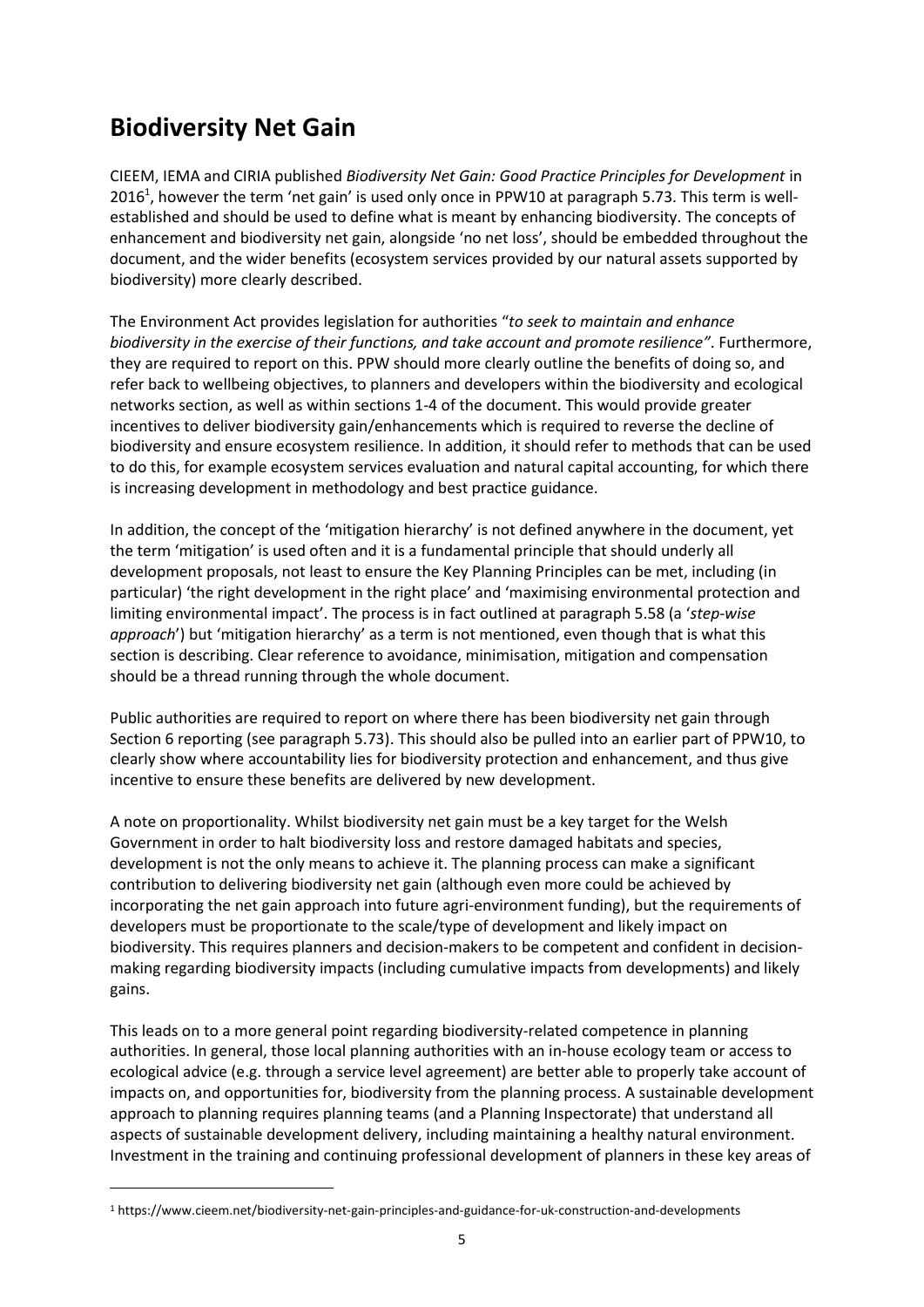competence, and in including ecological expertise in planning departments, is a crucial component in the ambition to halt biodiversity loss and achieve net gain.

In summary, the principles of 'biodiversity net gain', 'no net loss' and the 'mitigation hierarchy' should be key terms underpinning the entire document, and thus assisting local authorities to comply with the Section 6 duty relating to resilience.

#### **Green Infrastructure and Ecosystem Resilience**

Natural Resources Wales describes green infrastructure as "*a strategic network of high quality green spaces and other natural features, designed and managed to deliver the ecological services and quality of life benefits required by communities now, and in the future. Green Infrastructure includes established green spaces and new sites and should thread through and surround the built environment and connect the urban area to its wider rural hinterland"*.

In the last sentence of paragraph 5.13 we would prefer it read '…*and multiple benefits where appropriate secured*…'. Whilst it is generally preferable to seek that green infrastructure provides multiple benefits, there may be occasions where there is irreconcilable conflict between different uses or needs, such it is not appropriate to attempt to deliver all possible benefits.

Paragraph 5.41 states that NRAP supports the "*legislative requirement to reverse the decline in biodiversity and address the underlying causes of biodiversity loss by putting nature at the heart of decision-making and increasing the resilience of ecosystems by taking specific action focused around the 6 objectives for habitats and species"*.

In paragraph 5.50, the term 'Green Infrastructure Assessment' is used before it is properly introduced in paragraph 5.70. Therefore, there should be a signpost forward from 5.50 to the main Green Infrastructure Assessment section, or else a short description of the concept at 5.50.

We consider that if reversing decline and addressing biodiversity loss is at the heart of decision making, and if creating better green infrastructure is key to making this happen, much of this section should be located near the beginning of PPW10 so that its intentions feed into the remainder of the document, rather than being bolted on near the end.

The concepts of **ecosystem services and natural capital** are also not fully explained – paragraph 5.69 is the only place ecosystem services are mentioned – and yet they essentially support the idea that green infrastructure delivers multiple benefits to society and the environment, and thus underpin the entire ethos of the Well-being of Future Generations Act.

Paragraphs 5.69 notes that "*with careful planning and design, green infrastructure can embed the benefits of biodiversity and ecosystem services into new development and places, helping to overcome the potential for conflicting objectives, and contributing towards a variety of health and well-being outcomes"*.

Clearer emphasis needs to be placed on the positive impacts of our natural places on health and well-being, throughout PPW, including reference to specific habitats such as the coast, woodland, open water, meadows etc. Paragraph 5.67 briefly touches on links between green infrastructure and flooding, but needs strengthening so there is a clear, demonstrable link between specific habitats and natural flood management, for example. This in turn gives incentives for habitats (such as floodplains, peat bogs etc) to be retained, protected, enhanced, and continue to provide protection with minimal intervention. The positives very much need to be emphasised, so that developers are not put off with a lot of 'you can't do that', but instead strive to create those 'distinctive places'.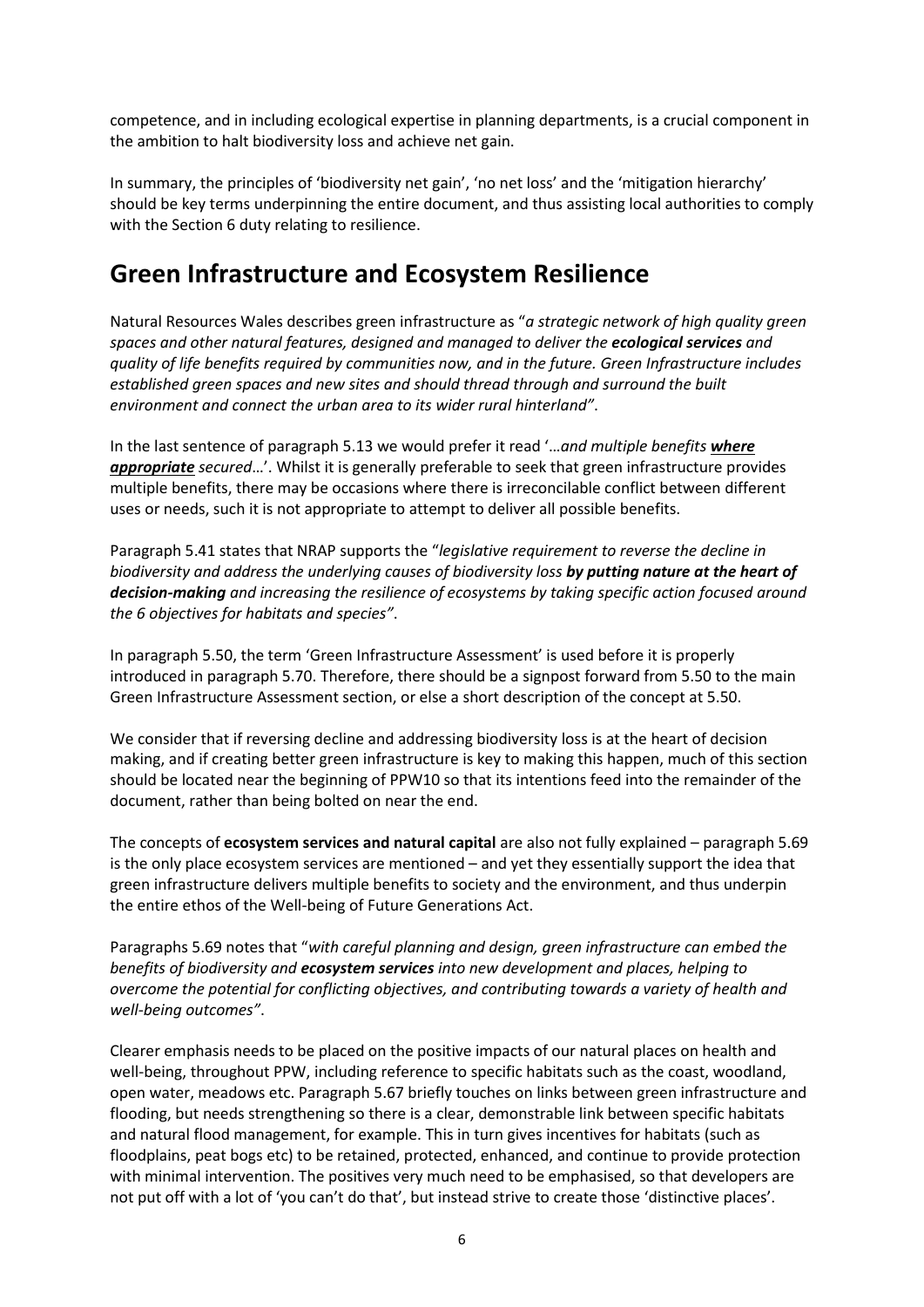#### **Designated Sites, Habitats & Species**

PPW10 focuses heavily on protecting statutory designated sites, including SPAs, SACs, SSSIs etc. (paragraphs 5.49-5.56). This approach firstly does not take into account the actual and current value of such sites (i.e. what condition they are in, how they are monitored and managed – essentially making the assumption they are all in good shape), and secondly the impacts of development on non-statutory sites such as Sites of Importance for Nature Conservation (SINCs) appear rather overlooked. Many of these sites contain habitats and species of principle importance under Section 7 of the Environment Act and make a significant contribution to the green network and therefore ecosystem resilience.

Whilst paragraph 5.54 broadly notes "*planning authorities should consider opportunities to restore networks of habitats to a healthy condition"*, this needs to explicitly include reference to nonstatutory sites as well as habitats listed as being of principle importance under Section 7 of the Environment Act. Reliance and focus on the qualities of statutory designated sites alone fails to acknowledge the contribution to ecosystem resilience of other designated sites, as well as valuable habitats that fall outside of any designation.

Paragraph 5.57 addresses this to a certain extent, and paragraph 5.47 also includes reference to designated sites more generally ("*planning approaches built on protecting designated sites and securing and enhancing green infrastructure will be key ways of addressing the attributes of ecosystems resilience"*), thus it is recognised that this may not be the intention.

However, the phrase "*policies for non-statutory sites should make it clear that such designations do not preclude appropriate developments"* appears to contradict the earlier phrase that they should be "*given adequate protection in policy and decision making"*. This is one example where reference to the mitigation hierarchy and net gain could be used to better explain and support this.

Paragraph 5.57 relates to SINCs, and it could be argued has strengthened the consideration of these sites in the planning system, with the new text reading "*Policies for non-statutory sites should make it clear that such designations do not preclude appropriate developments*.", whereas it previously read "*Such designations should not unduly restrict acceptable development*." in PPW 9. However, we question whether the last sentence in 5.57 is needed at all, when the preceding text provides adequate guidance on the importance and appropriate consideration of these sites.

With regards to ensuring such non-statutory sites are in favourable condition, presumably the planning and reporting requirement of S6 (briefly touched on in Welsh Government's FAQs relating to S6) covers this in terms of the responsibilities of the local authority.

Reference to habitats that may be considered irreplaceable (such as ancient woodlands, peatland etc.) and the soils they contain, should also be included within PPW, and emphasis placed on such habitats as being of higher value. This is touched upon on paragraph 5.42 ("*policies and plans should […] safeguard […] existing biodiversity assets from impacts which directly affect their nature conservation interests and compromise the resilience of ecological networks and the components which underpin them, such as […] soil"*), but needs strengthening.

Paragraphs 4.219 and 4.220 relating to peat extraction are weak and require further clarity. More emphasis on using alternatives (avoiding), reducing areas worked (minimising), replacing loss of carbon sink through creation of other habitats (mitigating) and restoration/improvement of previously degraded areas (compensating) should be given in this section, together with implications for climate change. Peat bogs are also likely to be considered habitats of principle importance, as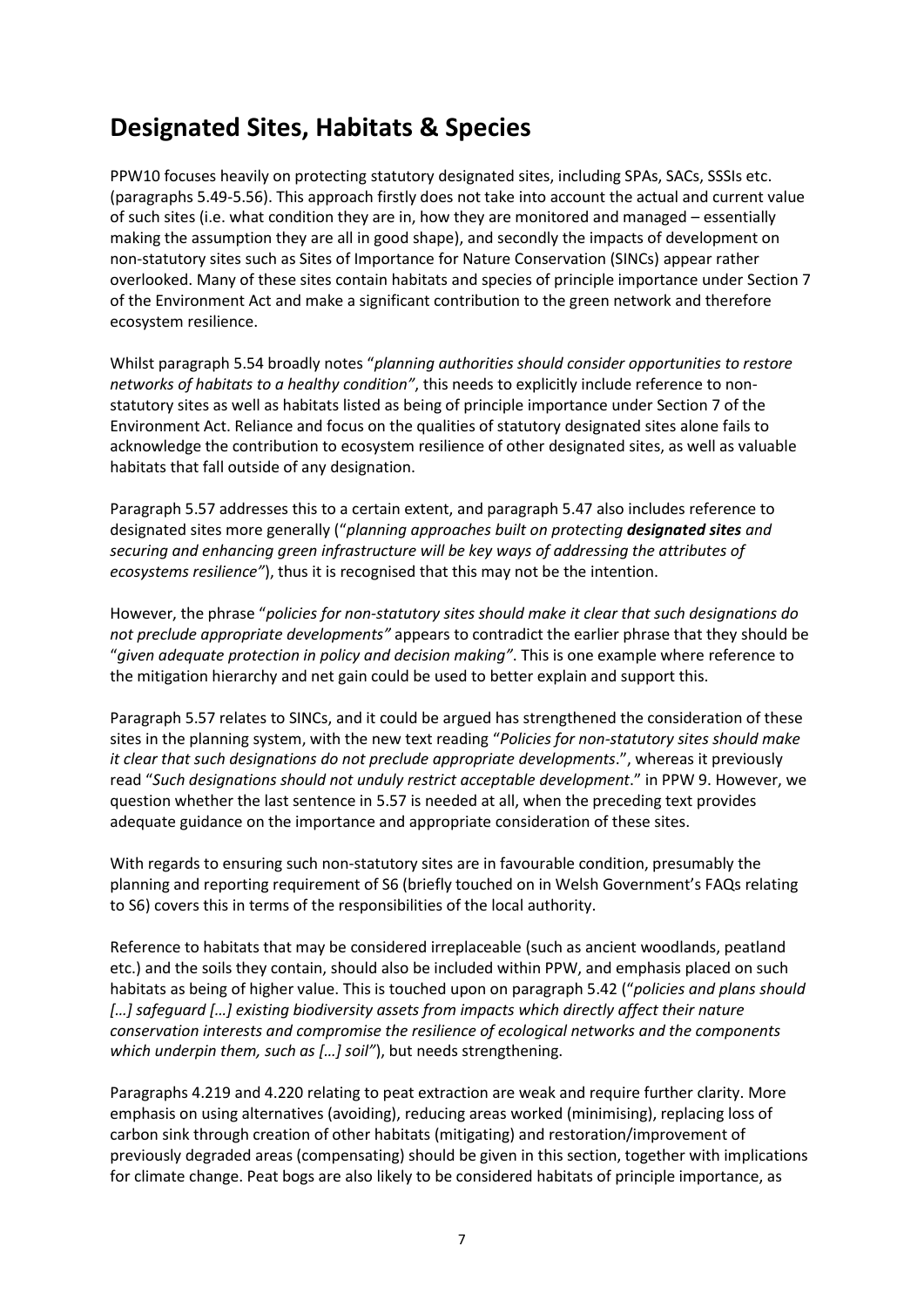listed under Section 7 of the Environment Act, and therefore should also be assigned higher value and impacts on them assessed as such.

Paragraphs 5.59 and 5.60 refer to protected species, both UK and European, however little mention of other notable species (for example red data book species, local BAP species, red/amber bird species etc.) is given. Local Biodiversity Action Plans are mentioned frequently in earlier sections of the document but not in the biodiversity section (although it may be more appropriate to refer to NRAP, since BAP/BARS is no longer used).

Having regard to protected species is important, but consideration of other species (and indeed their habitats) is also necessary in order to ensure ecosystems are resilient. '*Priority species including those on the section seven list*' are mentioned at paragraph 5.57, but little reference to such species is given elsewhere. At the very least, protected and Section 7 species need to be referred to throughout PPW, in particular in relation to specific habitats, development types and broader text around green infrastructure, not just mentioned in one place. To give an example, paragraphs 5.147- 5.150 discuss lighting with a vague reference to 'wildlife', but there is no link made between the impacts of lighting on protected (and S7) species like bats.

A good understanding of the ecological complexities of sites is fundamental to sound decisionmaking and relies on the competence of the ecologist undertaking the assessments, reporting the information, designing the mitigation and overseeing the delivery. Achievement of a healthy natural environment can be undermined by poor ecological professional practice and unsound advice. As ecological management is not a statutorily regulated profession, CIEEM would like to see the Welsh Government clearly set out within the PPF10 its expectations that the ecological assessment and advice that underpins the planning decision-making should be provided by competent ecologists working to accepted industry standards and that planning authorities should be mindful of those standards when accepting such assessments and recommendations.

## **Technical Advice Notes (TANs) & SPG**

Technical Advice Notes (TANs) are referred to in a number of places throughout the document. We would like to see an indication of when these documents may be updated to reflect the changes in PPW, to ensure up-to-date advice is provided on nature conservation in planning.

We would also like to have a better understanding of where these documents would fit in relation to the Development Management Manual and if there will be any overlap.

It would also be useful to understand the timescales/requirements for updating Supplementary Planning Guidance, again so that it accurately reflects the requirements of PPW10.

## **The 'Polluter Pays' Principle**

The 'Polluter Pays' Principle (and other recognised environmental principles) are fundamentally important in securing environmental protection and justice. The Principle is referenced early in the document but how it is intended to be applied is not discussed further (e.g. in relation to air quality). This needs to be more clearly explained to provide clarity for developers and planners in relation to their respective responsibilities and to act as a deterrent against pollutive actions.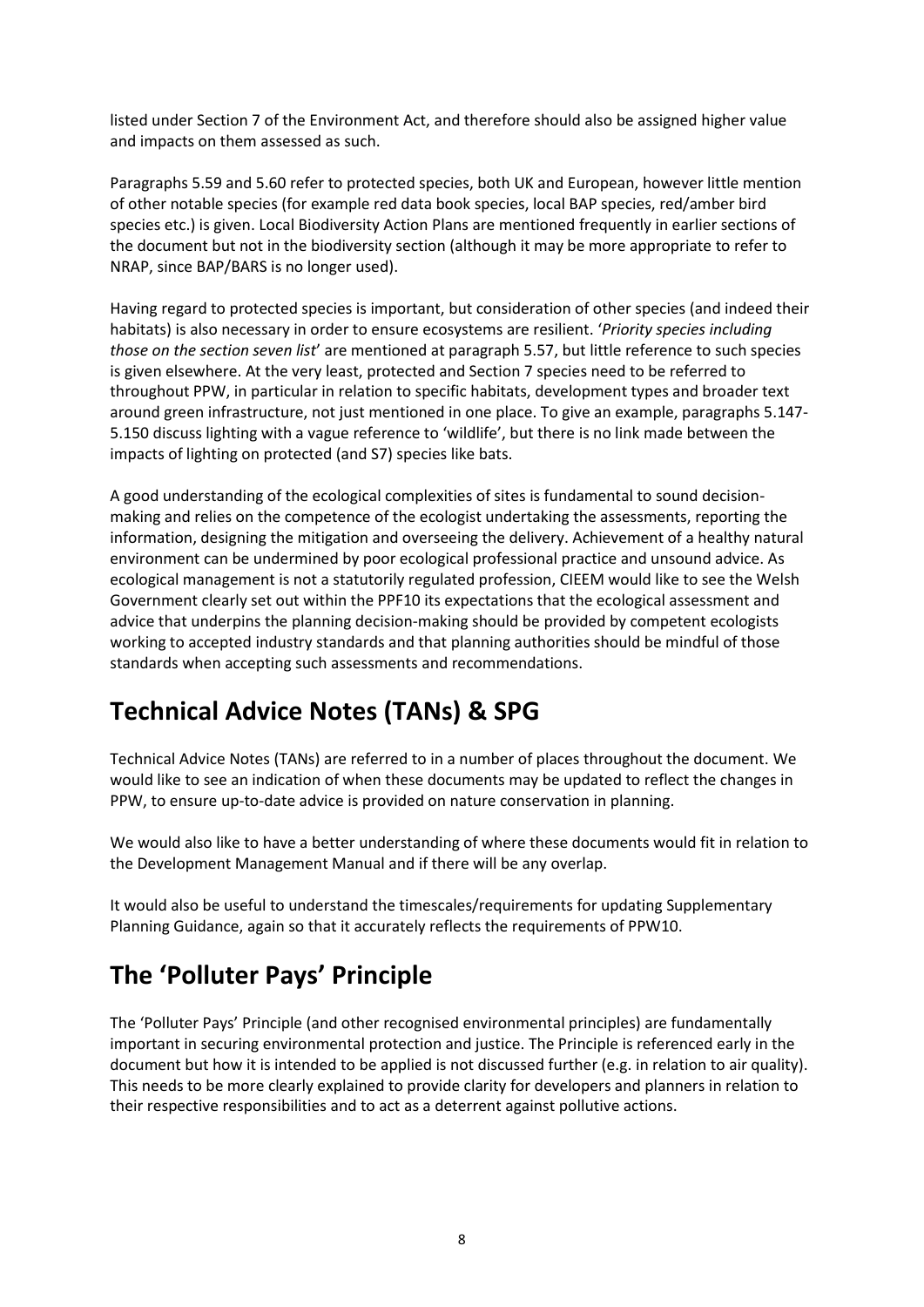#### **Surveys and Impact Assessments**

The document makes brief reference to surveys in relation to protected species (paragraph 5.59), but none in relation to habitats. Habitat surveys, such as Preliminary Ecological Appraisal, identify the presence of S7 habitats and potential for protected species. Establishing the biodiversity baseline of a site is an essential component of understanding potential impacts (including impacts on the wider zone of influence) and opportunities. CIEEM is currently working with the Association of Local Government Ecologists on an initiative to introduce a proportionate survey and reporting requirement in areas of low biodiversity impact whilst maintaining high standards of ecological professional practice. It is hoped to publish this in 2019. However, it is imperative that the language in PPW10 is clear on the need for planning applications to be informed by up-to-date and high quality ecological information.

Paragraph 5.42 also refers to safeguarding protected species and existing biodiversity assets from impacts which directly affect their nature conservation interests. Indirect impacts should also be considered, as well as cumulative effects. Weak wording in relation to "*taking into account"* the need to seek enhancement of and improvements to ecosystem resilience by improving diversity, condition, extent and connectivity of ecological networks is likely to have little effect in improving outcomes. CIEEM strongly urges the Welsh Government to show real intent in delivery by using more precise and imperative language regarding the duty of planning authorities to seek enhancement, etc.

Paragraph 5.58 sets out a modified version of the traditional 'mitigation hierarchy', however it follows on from other sections which deal with the protection of, for example, designated sites in the planning system. It would seem natural that the mitigation hierarchy, which describes the procedure for securing avoidance-mitigation-compensation measures etc., should be introduced before any sections which set out how sites/features/species will be protected.

# **Climate Change**

Paragraph 5.42 refers to "…*addressing the consequences of climate change should be a central part of any measures to conserve biodiversity and the resilience of ecosystems"*. The evidence base for the impacts of climate change on species and habitats is variable and in some cases contradictory. A strategic approach is more appropriate for addressing climate change impacts, the implementation of this could be facilitated at the local level through development control but this would need guidance provided by a strategic plan. We would suggest that this is something that could be included within the proposed National Planning Framework.

# **Cumulative Effects**

The issue of cumulative effects needs to be addressed more broadly within PPW10. We frequently see losses of small areas of habitat to development, which taken alone are not significant, but which cumulatively erode the overall green infrastructure resource.

Cumulative effects are mentioned in various places, such as in relation to retail assessments (paragraph 3.78) and mineral extraction (paragraphs 4.215, 4.223 and 4.235), as well as air pollution and soundscapes (paragraph 5.133) and flooding (paragraph 5.174) but are completely absent from the sections relating to housing.

It may be appropriate to include broad reference to taking account of cumulative effects at paragraph 5.58, but it also needs to be referenced throughout the document, in particular in relation